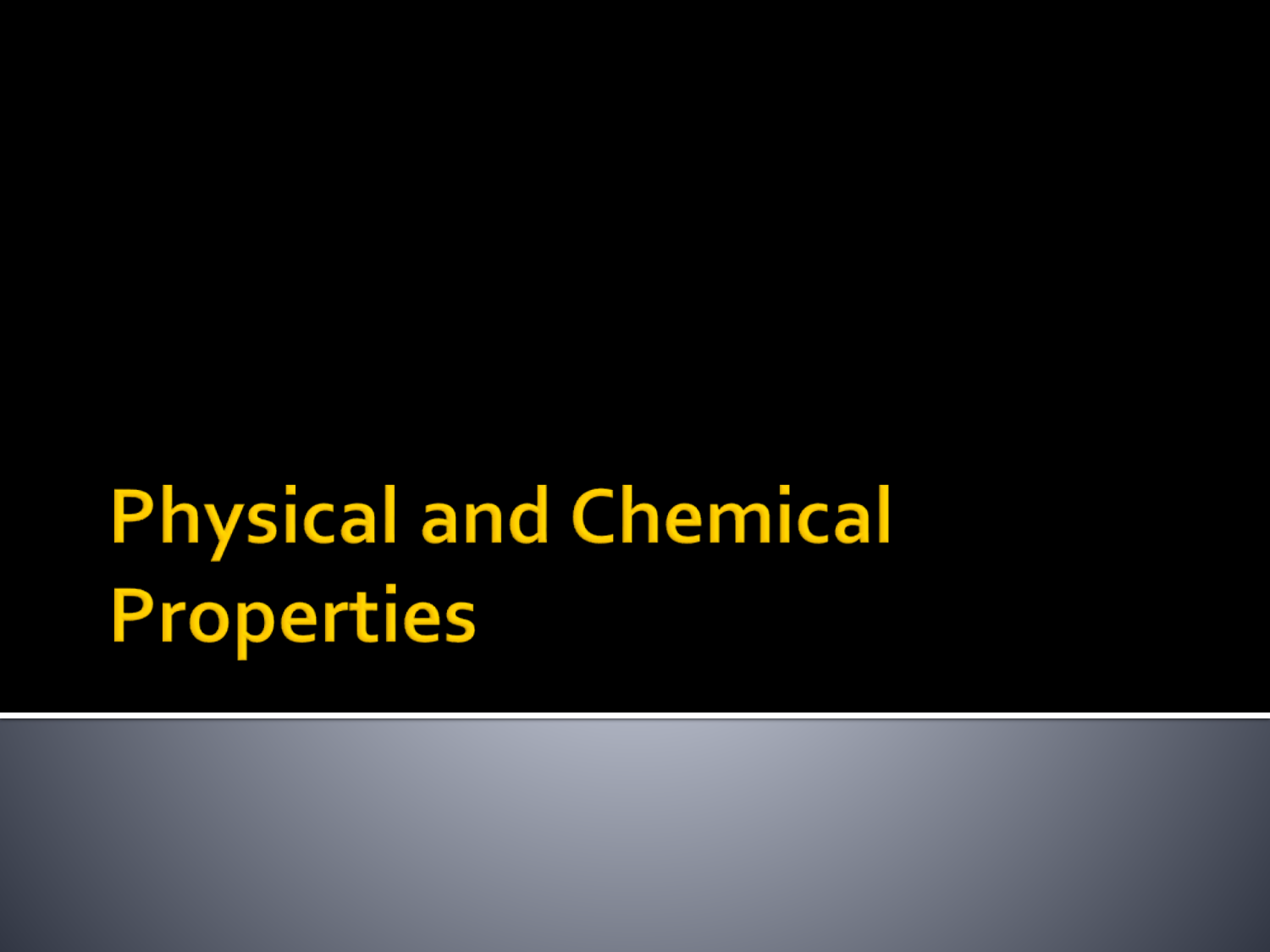### **Properties of Matter**

- **Chemistry:** the study of **matter**, its **organization** and how it **behaves**
- **Matter**: It is anything that has **mass** and takes up **space**.
- All matter has PROPERTIES (or characteristics) that describe its **appearance** and **behaviour**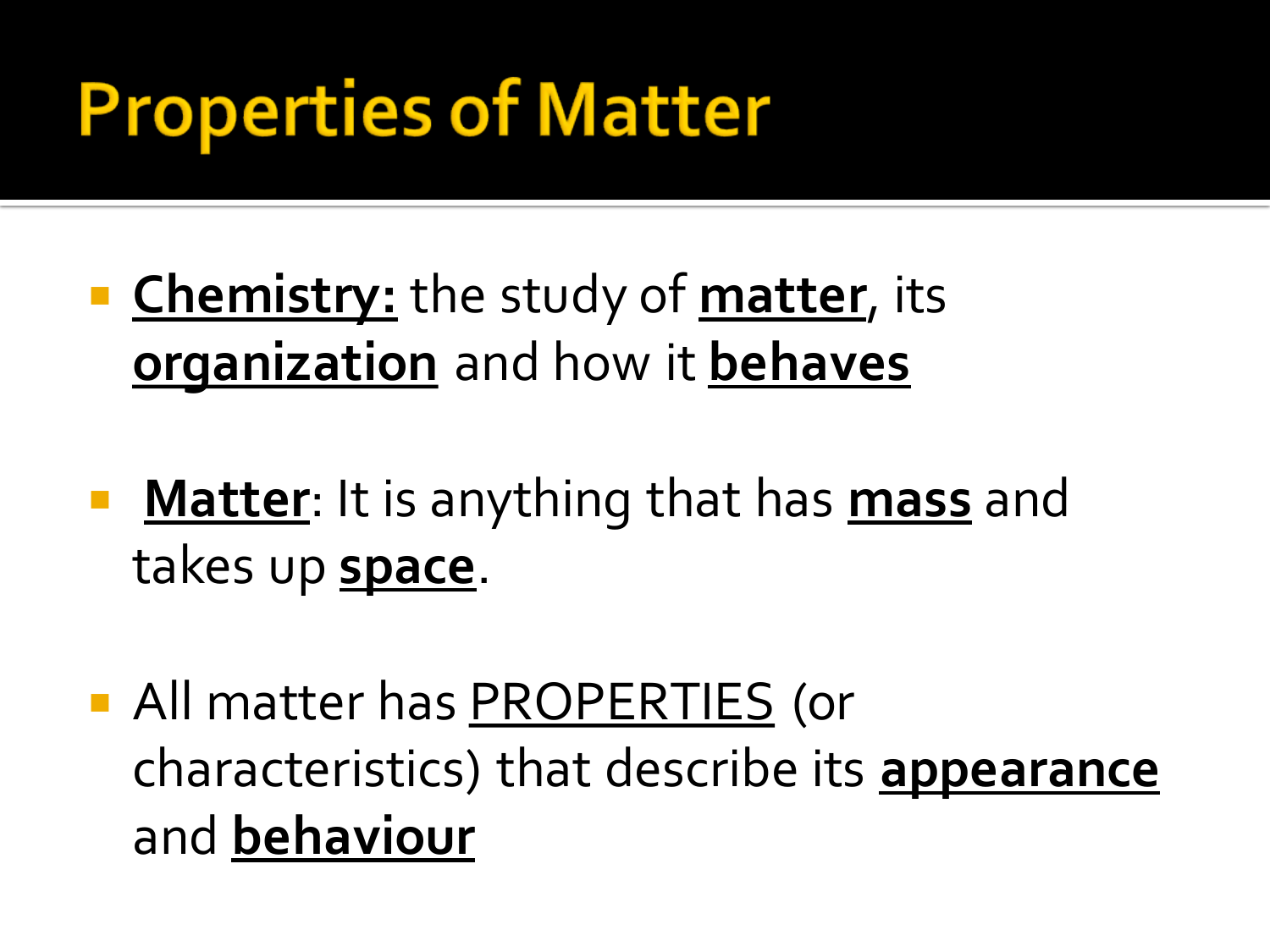# **Physical Properties**

### Observed with the **senses**

#### ▪ **COLOUR** :

- red, blue,….
- **ODOUR** :
	- putrid, burnt, spicy,…
- **TEXTURE**:
	- coarse, smooth, fine, gritty,...

#### ▪ **LUSTRE**:

 $\blacksquare$  shiny, dull, ....

#### ▪ **CLARITY**

▪ clear, cloudy, opaque, …

#### ▪ **Taste**

**·** sweet, salty, sour, bitter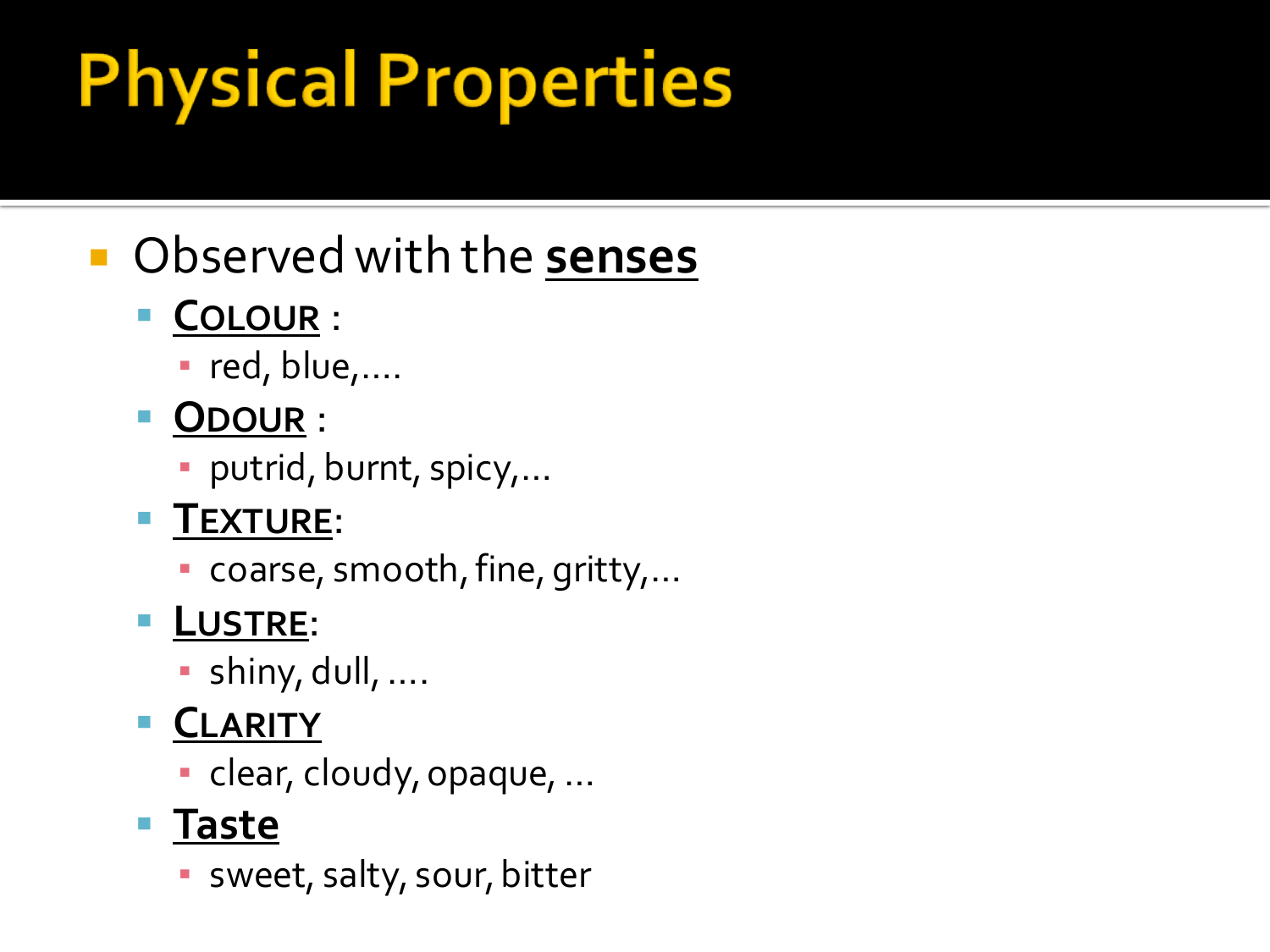### **Physical Properties Continued**

- **Some physical properties can be described with tests** and **measurements** to aid your senses
	- **STATE**: **solid**, **liquid**, **gas**
	- **HARDNESS:** resistance to being **scratched** or **dented**
	- Malleability: ability to be **bent** into different shapes
	- **DUCTILITY:** can be pulled into long thin wires
	- **MELTING AND BOILING POINTS**: **temperature** at which a substance changes **state**
	- **SOLUBILITY:** the ability of a substance to **dissolve**
	- **YISCOSITY:** how easily a liquid **flows**
	- **DENSITY:** the amount of **matter** per unit **volume** of that matter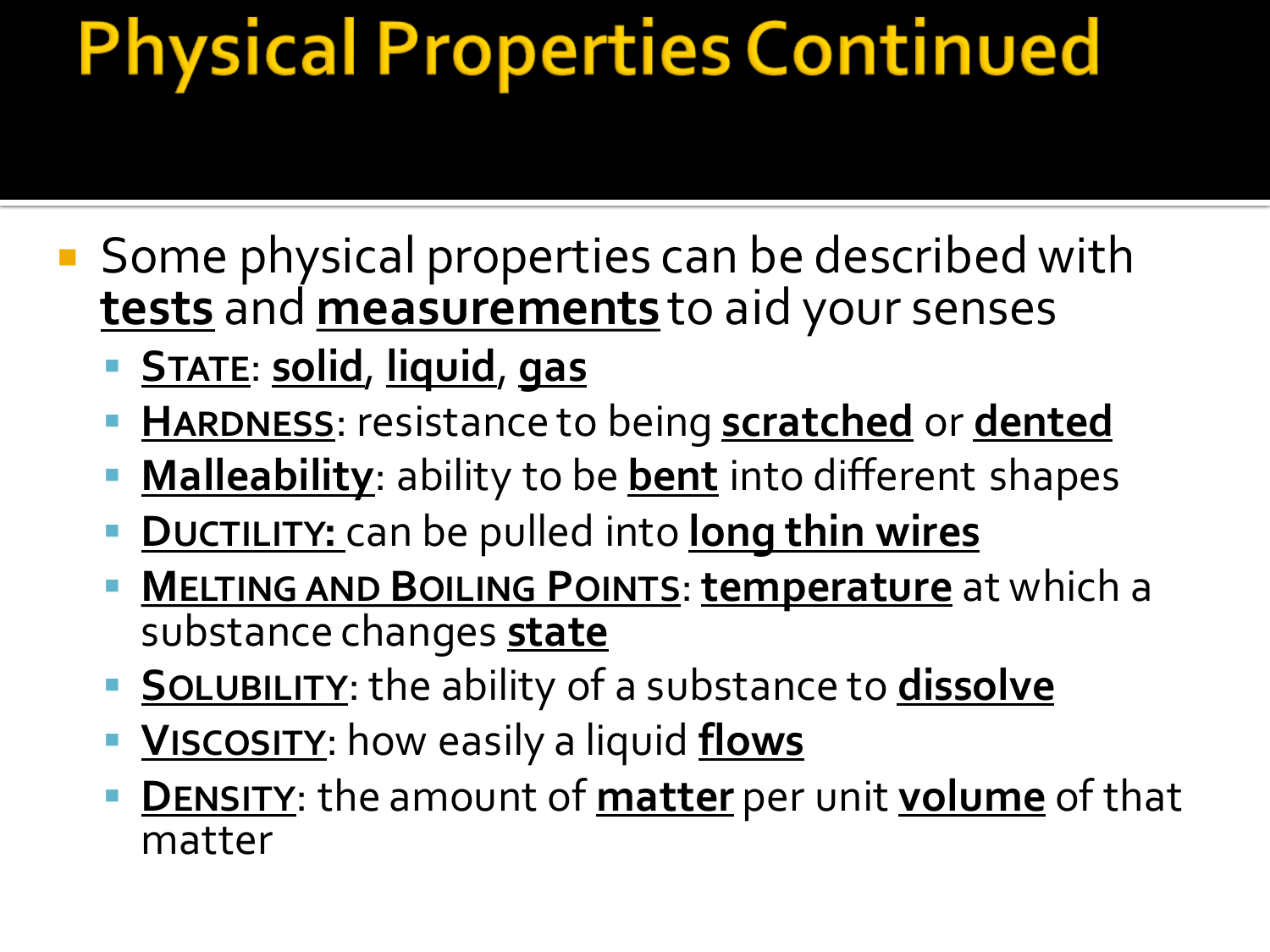## **Chemical Properties**

- Describe the **behaviour** of a substance as it turns into a **new** substance
	- **EXPOMBUSTIBILITY** the ability of a substance to **burn**
	- **EXEACTIVITY** how easily a substance **reacts** with another substance, like **oxygen**, **acid** or **water**
	- **SENSITIVITYTO LIGHT** –how the substance reacts when exposed to **light**